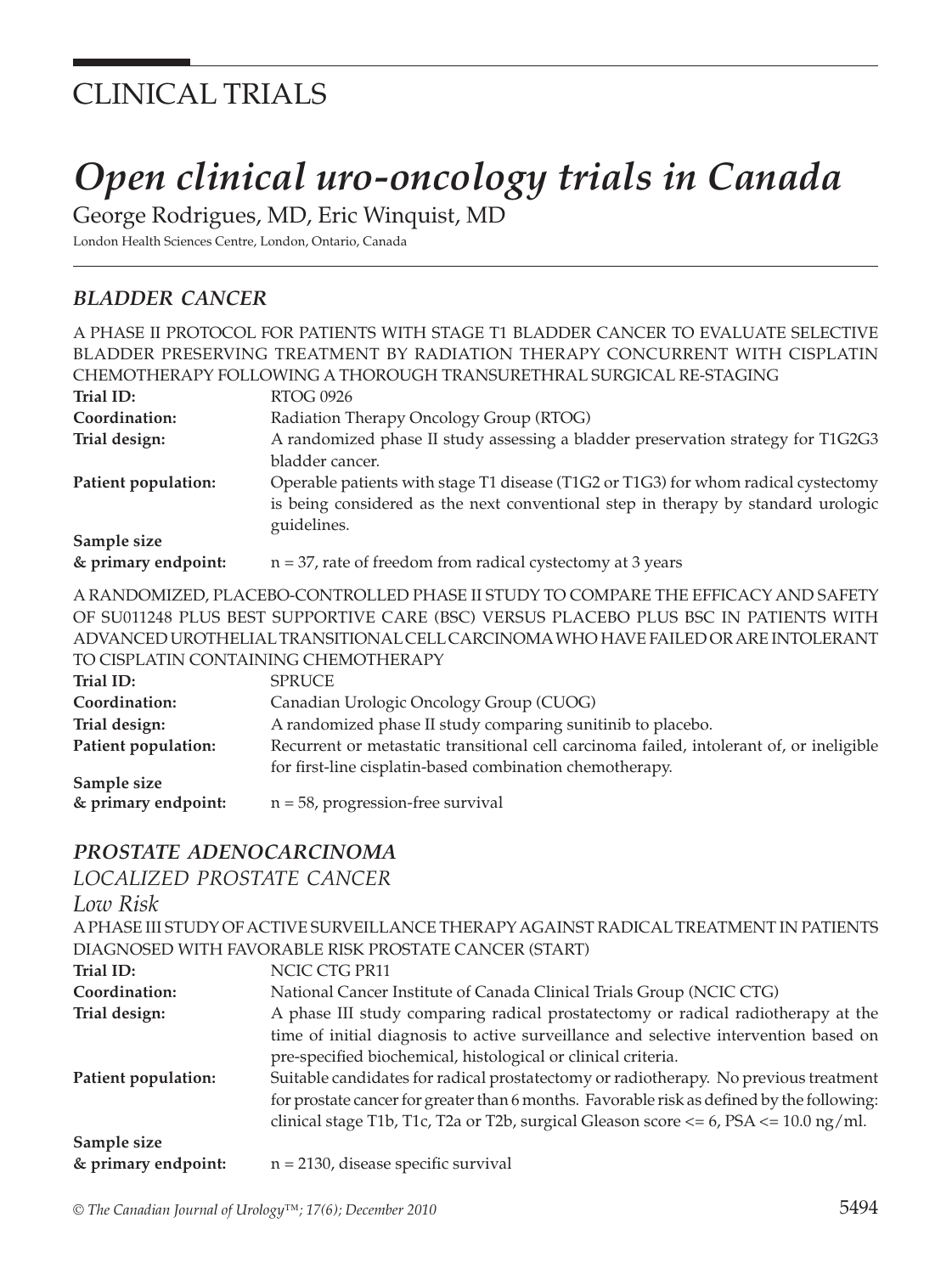### *Intermediate Risk*

A PHASE III PROSPECTIVE RANDOMIZED TRIAL OF DOSE-ESCALATED RADIOTHERAPY WITH OR WITHOUT SHORT TERM ANDROGEN DEPRIVATION THERAPY FOR PATIENTS WITH INTERMEDIATE RISK PROSTATE CANCER

| Trial ID:           | <b>RTOG 0815</b>                                                                                                                                                                                                                                      |
|---------------------|-------------------------------------------------------------------------------------------------------------------------------------------------------------------------------------------------------------------------------------------------------|
| Coordination:       | Radiation Therapy Oncology Group (RTOG)                                                                                                                                                                                                               |
| Trial design:       | A randomized controlled trial to demonstrate an overall survival (OS) advantage for the<br>addition of short term (6 months) ADT versus no additional ADT in the context of dose<br>escalated RT for patients with intermediate risk prostate cancer. |
| Sample size         |                                                                                                                                                                                                                                                       |
| & primary endpoint: | $n = 1520$ , overall survival                                                                                                                                                                                                                         |
|                     | PROSTATE FRACTIONATED IRRADIATION TRIAL (PROFIT)                                                                                                                                                                                                      |
| Coordination:       | Ontario Clinical Oncology Group (OCOG)                                                                                                                                                                                                                |
| Trial design:       | A phase III study assessing the relative efficacy of dose-escalated radiation therapy (78 Gy                                                                                                                                                          |
|                     | in 39 fractions) versus a hypofractionated course of radiation (6000 Gy in 20 fractions).                                                                                                                                                             |
| Patient population: | Intermediate-risk prostate cancer.                                                                                                                                                                                                                    |
| Sample size         |                                                                                                                                                                                                                                                       |
| & primary endpoint: | $n = 1204$ , biochemical (PSA) failure                                                                                                                                                                                                                |

#### *High Risk*

RANDOMIZED PHASE III STUDY OF NEO-ADJUVANT DOCETAXEL AND ANDROGEN DEPRIVATION PRIOR TO RADICAL PROSTATECTOMY VERSUS IMMEDIATE RADICAL PROSTATECTOMY IN PATIENTS WITH HIGH-RISK, CLINICALLY LOCALIZED PROSTATE CANCER

| Trial ID:           | NCIC PRC3                                                                        |
|---------------------|----------------------------------------------------------------------------------|
| Coordination:       | Intergroup (Cancer and Leukemia Group B)                                         |
| Trial design:       | A phase III comparison of neoadjuvant chemohormonal therapy with goserelin or    |
|                     | leuprolide for 18-24 weeks with docetaxel IV every 3 weeks for up to six courses |
|                     | followed by radical prostatectomy with staging pelvic lymphadenectomy versus     |
|                     | radical prostatectomy with staging lymphadenectomy alone.                        |
| Patient population: | High-risk prostate cancer.                                                       |
| Sample size         |                                                                                  |
| & primary endpoint: | $n = 750$ , 3 year biochemical progression-free survival                         |

#### *POST-RADICAL PROSTATECTOMY*

| RADICALS: RADIOTHERAPY AND ANDROGEN DEPRIVATION IN COMBINATION AFTER LOCAL SURGERY |                                                                                    |
|------------------------------------------------------------------------------------|------------------------------------------------------------------------------------|
| Trial ID:                                                                          | NCIC PR13                                                                          |
| Coordination:                                                                      | Intergroup (MRC)                                                                   |
| Trial design:                                                                      | Phase III clinical trial with randomizations both for radiotherapy timing, and for |
|                                                                                    | hormone treatment duration.                                                        |
| Patient population:                                                                | Men who have undergone radical prostatectomy for prostatic adenocarcinoma within   |
|                                                                                    | 3 months, post-operative serum PSA less than 0.4 ng/ml. Uncertainty in the opinion |
|                                                                                    | of the physician and patient regarding the need for immediate post-operative RT.   |
| Sample size                                                                        |                                                                                    |
| & primary endpoint:                                                                | $n = 5100$ , disease free survival                                                 |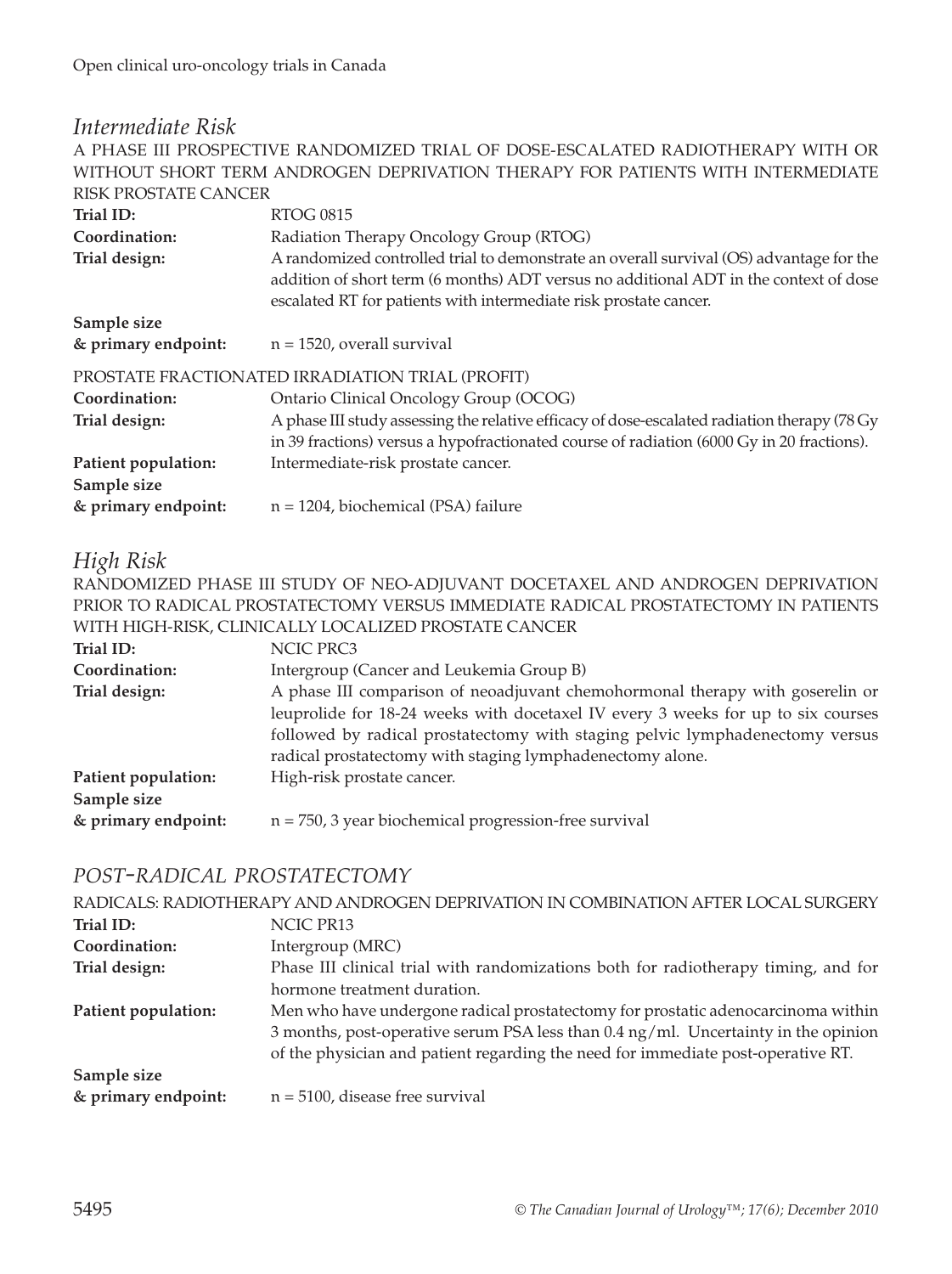#### *BIOCHEMICALLY RELAPSED PROSTATE CANCER*

|                                     | A MULTICENTER CLINICAL STUDY OF THE SONABLATE® 500 (SB-500) FOR THE TREATMENT OF LOCALLY    |
|-------------------------------------|---------------------------------------------------------------------------------------------|
| RECURRENT PROSTATE CANCER WITH HIFU |                                                                                             |
| Trial ID:                           | <b>FSI-003</b>                                                                              |
| Coordination:                       | Focus Surgery Inc.                                                                          |
| Trial design:                       | Single arm phase II.                                                                        |
| Patient population:                 | Men with locally recurrent prostate cancer following external beam irradiation.             |
| Sample size                         |                                                                                             |
| & primary endpoint:                 | $n = 202$ , absence of biochemical failure and negative prostate biopsy rate at 12 months   |
|                                     | A PHASE II TRIAL OF SHORT-TERM ANDROGEN DEPRIVATION WITH PELVIC LYMPH NODE OR PROSTATE      |
|                                     | BED ONLY RADIOTHERAPY (SPPORT) IN PROSTATE CANCER PATIENTS WITH A RISING PSA AFTER          |
| RADICAL PROSTATECTOMY               |                                                                                             |
| Trial ID:                           | <b>RTOG 0534</b>                                                                            |
| Coordination:                       | <b>RTOG</b>                                                                                 |
| Trial design:                       | Phase II comparing radiotherapy alone to radiotherapy with short-term androgen deprivation. |
| Patient population:                 | Males who have undergone radical prostatectomy, followed by PSA rise to > 0.2 ng/ml.        |
| Sample size                         |                                                                                             |
| & primary endpoint:                 | $n = 1764$ , 5-year freedom from progression                                                |
|                                     | A STUDY OF ANDROGEN DEPRIVATION WITH LEUPROLIDE, +/- DOCETAXEL FOR CLINICALLY               |
|                                     | ASYMPTOMATIC PROSTATE CANCER SUBJECTS WITH A RISING PSA                                     |
| Trial ID:                           | XRP6976J/3503                                                                               |
| Coordination:                       | sanofi-aventis                                                                              |
| Trial design:                       | AphaseIII comparison of androgen deprivation with or without docetaxel in men with rising   |
|                                     | PSA followed by radical prostatectomy.                                                      |
| Patient population:                 | No metastases and PSA doubling time $\leq$ 9 months                                         |
| Sample size                         |                                                                                             |
| & primary endpoint:                 | $n = 412$ , progression-free survival                                                       |

#### *METASTATIC PROSTATE CANCER*

A RANDOMIZED, DOUBLE-BLIND, PLACEBO-CONTROLLED PHASE III STUDY OF EARLY VERSUS STANDARD ZOLEDRONIC ACID TO PREVENT SKELETAL RELATED EVENTS IN MEN WITH PROSTATE CANCER METASTATIC TO BONE

| Trial ID:           | NCIC PRC2                                                                                                                         |
|---------------------|-----------------------------------------------------------------------------------------------------------------------------------|
| Coordination:       | Intergroup (Cancer and Leukemia Group B)                                                                                          |
| Trial design:       | A phase III study comparing treatment with zoledronic acid at the time of initiation of                                           |
|                     | androgen deprivation therapy for metastatic prostate cancer to treatment at time of<br>progression to hormone-refractory disease. |
| Patient population: | Metastatic prostate cancer with at least one bone metastasis by radiographic imaging<br>receiving androgen deprivation therapy.   |
| Sample size         |                                                                                                                                   |
| & primary endpoint: | $n = 680$ , time to first skeletal related event                                                                                  |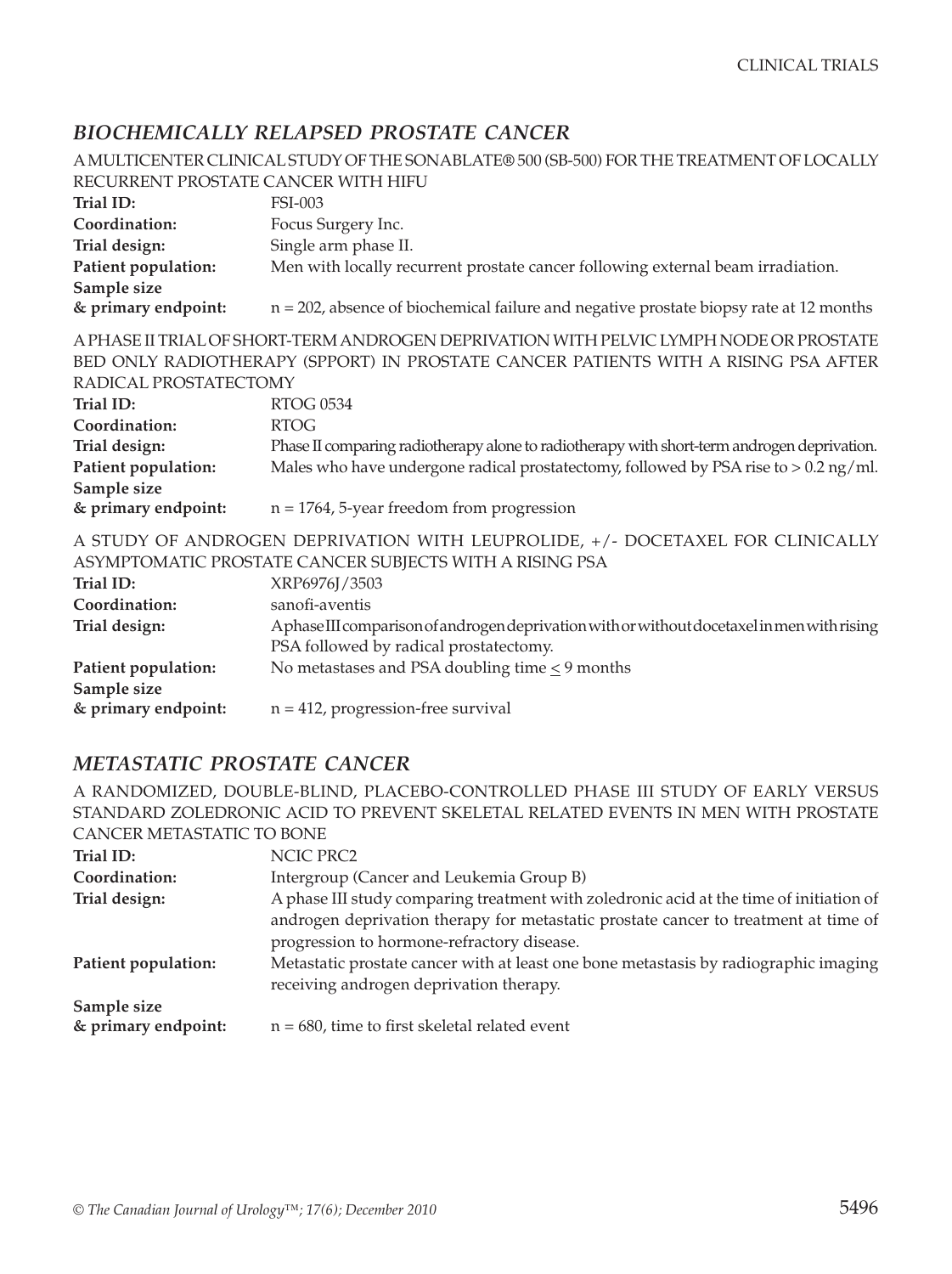#### *CASTRATE RESISTANT PROSTATE CANCER*

EFFICACY AND SAFETY STUDY OF VANDETANIB (ZD6474) IN COMBINATION WITH BICALUTAMIDE VERSUS BICALUTAMIDE ALONE IN PATIENTS WITH CHEMOTHERAPY NAIVE HORMONE REFRACTORY PROSTATE CANCER **Trial ID:** OZM-011 **Coordination:** British Columbia Cancer Agency **Trial design:** Single arm phase II **Patient population:** Men with rising PSA despite ADT, no prior chemotherapy, and < 4 weeks exposure to bicalutamide. **Sample size & primary endpoint:** n = 74, PSA response rate A PHASE II STUDY OF SB939 IN PATIENTS WITH RECURRENT OR METASTATIC CASTRATION RESISTANT PROSTATE CANCER **Trial ID:** IND.195 **Coordination:** NCIC CTG **Trial design:** Single arm phase II **Patient population:** Men with rising PSA despite ADT and not prior chemotherapy. **Sample size & primary endpoint:** n = 29, PSA response rate and progression-free survival A PHASE III TRIAL OF ZD4054 (ENDOTHELIN A ANTAGONIST) IN NON-METASTATIC HORMONE RESISTANT PROSTATE CANCER **Trial ID:** ENTHUSE M0/D4320C00015 **Coordination:** AstraZeneca **Trial design:** Placebo controlled phase III randomized **Patient population:** HRPC with rising PSA after surgical or medical castration but no evidence of metastases. **Sample size & primary endpoint:** n = 1500, progression-free survival A PHASE II STUDY OF GW786034 (PAZOPANIB) WITH OR WITHOUT BICALUTAMIDE IN HORMONE REFRACTORY PROSTATE CANCER **Trial ID:** PHL-058 **Coordination:** Princess Margaret Hospital Phase II Consortium **Trial design:** Open-label randomized 2-stage phase II **Patient population:** Metastatic castration-resistant prostate cancer and no prior chemotherapy. **Sample size & primary endpoint:** n = 74, PSA response rate A MULTINATIONAL PHASE III, RANDOMIZED, DOUBLE-BLIND, PLACEBO-CONTROLLED EFFICACY AND SAFETY STUDY OF ORAL MDV3100 IN CHEMOTHERAPY-NAÏVE PATIENTS WITH PROGRESSIVE METASTATIC PROSTATE CANCER WHO HAVE FAILED ANDROGEN DEPRIVATION THERAPY **Trial ID:** PREVAIL **Coordination:** Medivation/ProTrials Research Inc. **Trial design: Randomized double-blind multicentre study comparing MDV3100 to placebo. Patient population:** Asymptomatic metastatic castration-resistant prostate cancer and no prior chemotherapy. **Sample size & primary endpoint:** n=1680, progression-free and overall survival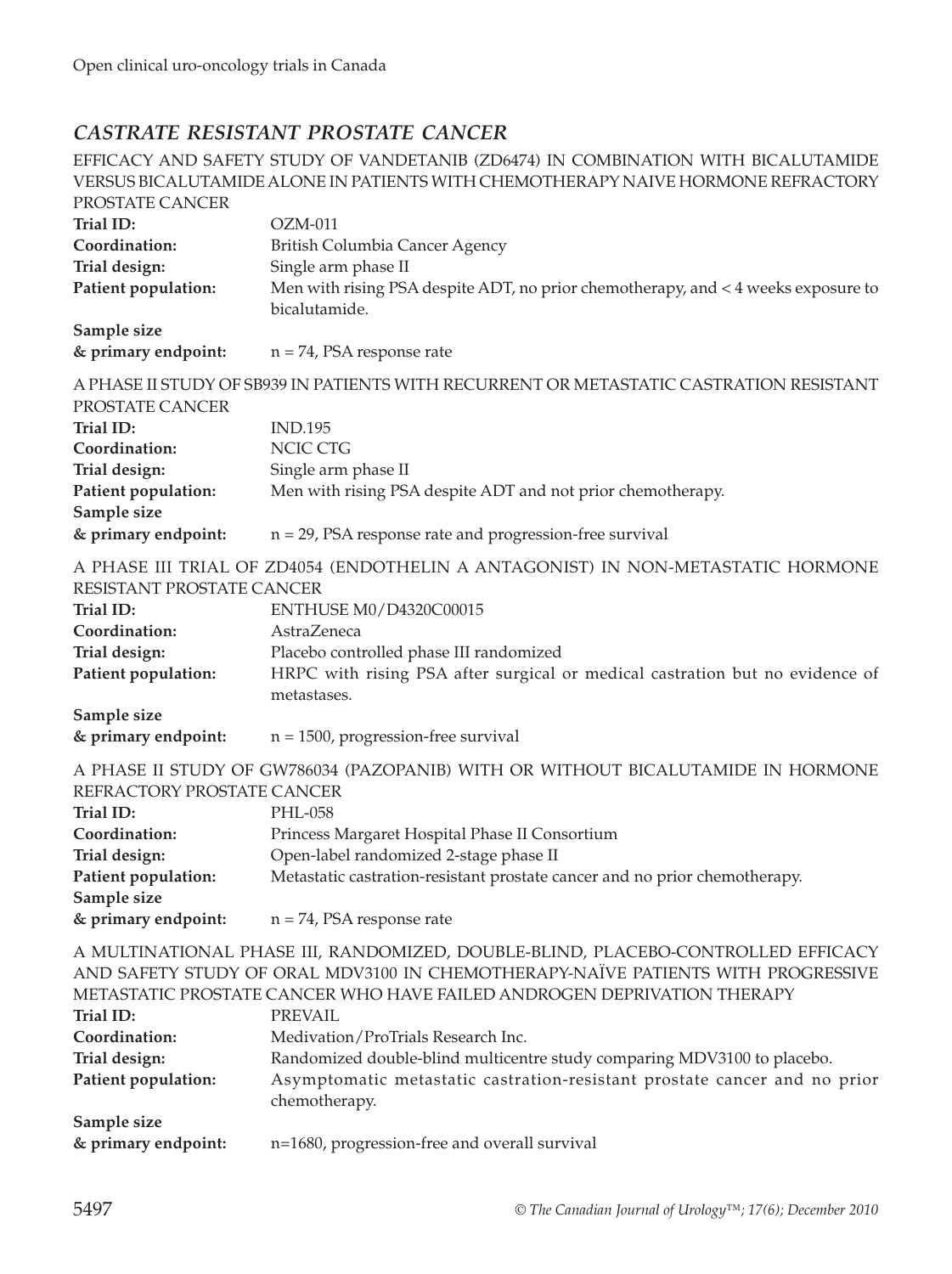#### A RANDOMIZED PHASE III STUDY COMPARING STANDARD FIRST-LINE DOCETAXEL/PREDNISONE TO DOCETAXEL/PREDNISONE IN COMBINATION WITH CUSTIRSEN (OGX-011) IN MEN WITH METASTATIC CASTRATE RESISTANT PROSTATE CANCER

| Trial ID:           | <b>SYNERGY</b>                                                                        |
|---------------------|---------------------------------------------------------------------------------------|
| Coordination:       | Teva/Oncogenex                                                                        |
| Trial design:       | Randomized multicentre study of the addition of custirsen to docetaxel chemotherapy.  |
| Patient population: | Metastatic castration-resistant prostate cancer planned for treatment with docetaxel. |
| Sample size         |                                                                                       |
| & primary endpoint: | n=800, overall survival                                                               |

A PHASE II STUDY OF SU011248 FOR MAINTENACE THERAPY IN HORMONE REFRACTORY PROSTATE CANCER AFTER FIRST LINE CHEMOTHERAPY

| Trial ID:           | SMART/TBCC-0707001                               |
|---------------------|--------------------------------------------------|
| Coordination:       | Tom Baker Cancer Centre                          |
| Trial design:       | Phase II.                                        |
| Patient population: | Patients with HRPC in remission after docetaxel. |
| Sample size         |                                                  |
| & primary endpoint: | $n = 30$ , progression-free survival             |

A PHASE II STUDY OF MAINTENANCE THERAPY WITH TEMSIROLIMUS IN ANDROGEN-INDEPENDENT PROSTATE CANCER AFTER FIRST LINE CHEMOTHERAPY WITH DOCETAXEL

| Trial ID:           | $OZM-018$                                              |
|---------------------|--------------------------------------------------------|
| Coordination:       | Sunnybrook Health Sciences Centre Odette Cancer Centre |
| Trial design:       | Single arm phase II.                                   |
| Patient population: | CRPC in remission after docetaxel.                     |
| Sample size         |                                                        |
| & primary endpoint: | $n = 30$ , time to treatment failure                   |

A DOUBLE-BLIND, RANDOMIZED, MULTIPLE DOSE, PHASE III, MULTICENTER STUDY OF ALPHARADIN IN THE TREATMENT OF PATIENTS WITH SYMPTOMATIC HORMONE REFRACTORY PROSTATE CANCER WITH CVELETAL METACTACES

| <u>VYIIII ONEEEIAE IVIEIAO IAOEO</u> |                                                                                                                      |
|--------------------------------------|----------------------------------------------------------------------------------------------------------------------|
| Trial ID:                            | <b>ALSYMPCA</b>                                                                                                      |
| Coordination:                        | Algeta ASA                                                                                                           |
| Trial design:                        | Randomized, double-blind, multicenter study comparing Alpharadin to placebo.                                         |
| Patient population:                  | Metastatic castration-resistant prostate cancer progressive despite prior docetaxel or<br>mitoxantrone chemotherapy. |
| Sample size                          |                                                                                                                      |
| & primary endpoint:                  | $n = 750$ , overall survival                                                                                         |